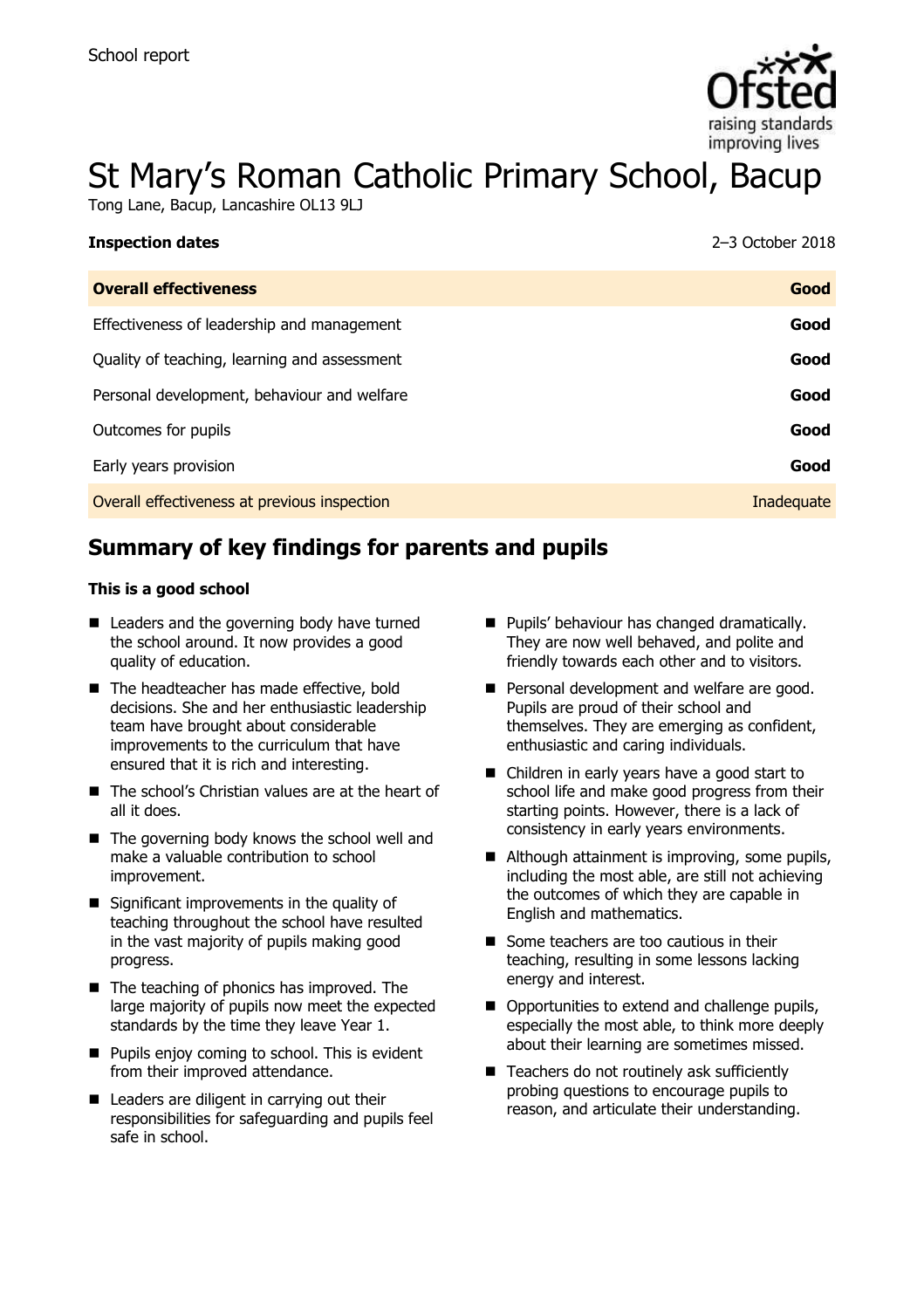

# **Full report**

In accordance with section 13(5) of the Education Act 2005, Her Majesty's Chief Inspector is of the opinion that the school no longer requires significant improvement.

### **What does the school need to do to improve further?**

- Continue to raise achievement in English and mathematics across the school, particularly for the most able, so that more achieve the standards of which they are capable.
- **IMPROVE the quality of teaching, learning and assessment, by ensuring that teachers:** 
	- feel confident to add their own flair to their lessons, to ensure that they capture the interest of all pupils
	- raise the level of challenge offered to pupils, especially the most able, so that they have the opportunity to think more deeply about their work and extend themselves
	- are confident to ask questions of pupils to encourage them to reason, deepen their thinking about what they are learning and articulate their understanding.
- **Ensure that there is a consistency of environment across the early years classes.**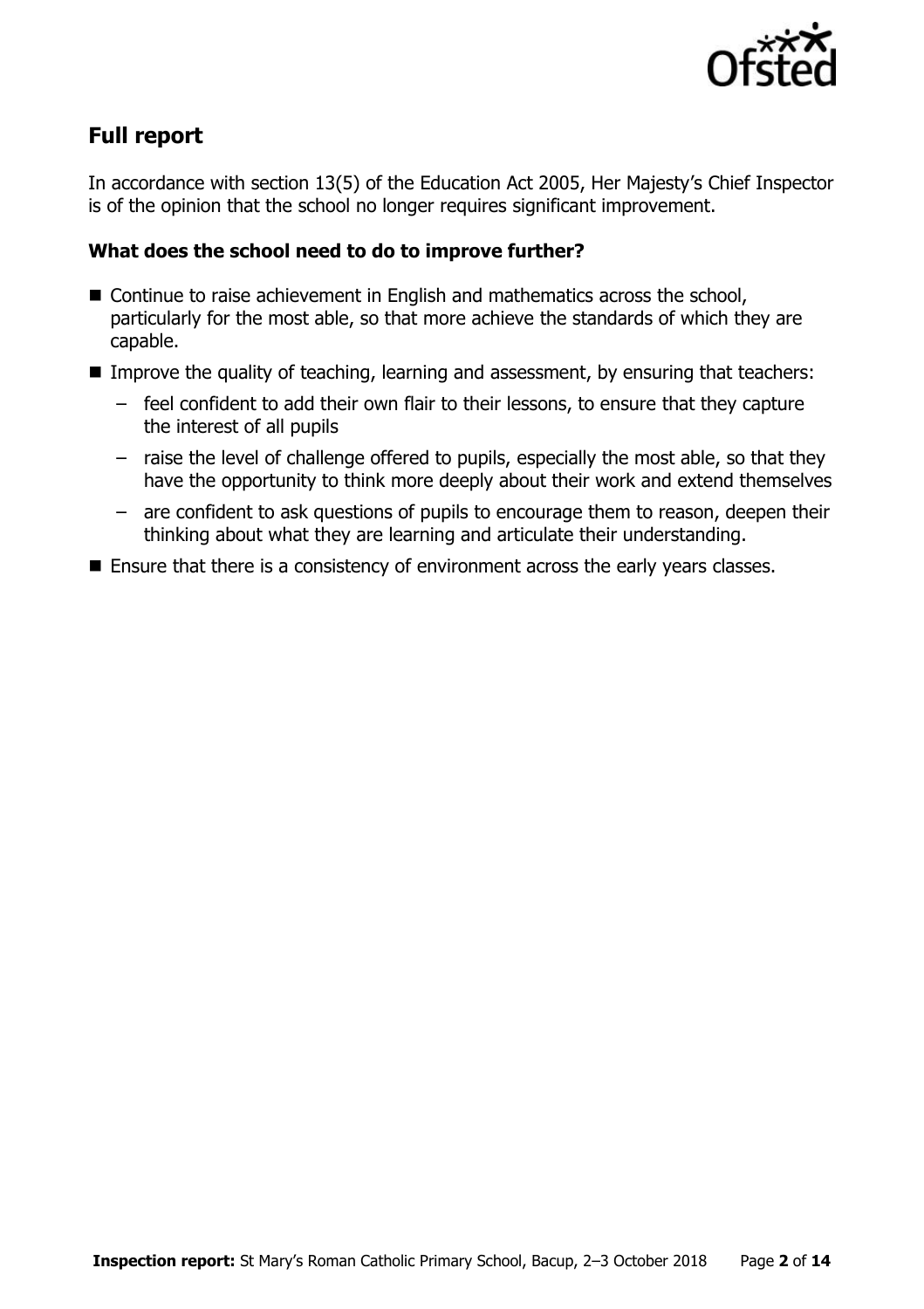

# **Inspection judgements**

#### **Effectiveness of leadership and management Good**

- St Mary's is a good school. The headteacher, senior leaders and governing body have responded decisively to the issues raised at the previous inspection. Their actions have reversed the decline in standards. They have done this by raising expectations of what pupils can achieve, transforming pupils' behaviour and radically changing the school's approach to teaching. Together with the whole staff team, leaders have led the way to providing good opportunities for pupils to achieve and develop as well-rounded individuals.
- The school's Christian values are a prominent part of school life. Pupils and staff talk frequently about values such as respect, kindness and tolerance. These qualities were much in evidence during the inspection. The good understanding of such values has resulted in pupils who are caring, considerate and respectful of each other and the wider community.
- $\blacksquare$  The headteacher has very successfully steered the school through a very challenging time. She has admirably led by example and played a central part in getting the school back on track to offer the very best education to pupils. Relationships between staff are very positive. They express a strong commitment to leaders and are very proud to work at the school, which now benefits from a stable, happy and dedicated team.
- The headteacher is ably assisted by two assistant headteachers. Together, they are a skilled, enthusiastic and focused team. They accurately identify the school's strengths and areas for improvement. Their reflective, proactive approach is evident in a detailed school development plan. This outlines precisely how leaders will address those areas needing further attention.
- Leaders have inspired the whole staff team to work together to develop the school. As a result, the staff team is motivated to make sure that there is continuing improvement. Leaders have developed effective systems to monitor and evaluate the quality of teaching and learning.
- Leaders have been successful in ensuring that pupils make good progress throughout school. Evidence shows that this improvement needs building on to ensure consistency in challenging pupils to raise attainment at the higher standard. Leaders have improved teaching and recognise aspects needing attention. They rightly see themselves as being on a journey to improve.
- Around three quarters of the pupils in school are eligible for pupil premium funding. Leaders use funding effectively to reduce the barriers to learning that may be experienced by disadvantaged pupils, including the most able. Leaders closely monitor and evaluate disadvantaged pupils' progress. This enables these pupils to be successful and to be part of everything the school has to offer.
- The primary school physical education (PE) and sport funding is also used appropriately. Pupils benefit from good-quality specialist sports coaching and a number of sports-related clubs after school and at lunchtime. Pupils say how much they enjoy sport and recognise the value of physical activity as a part of being healthy.
- Senior leaders have developed a clear, straightforward and thorough system to assess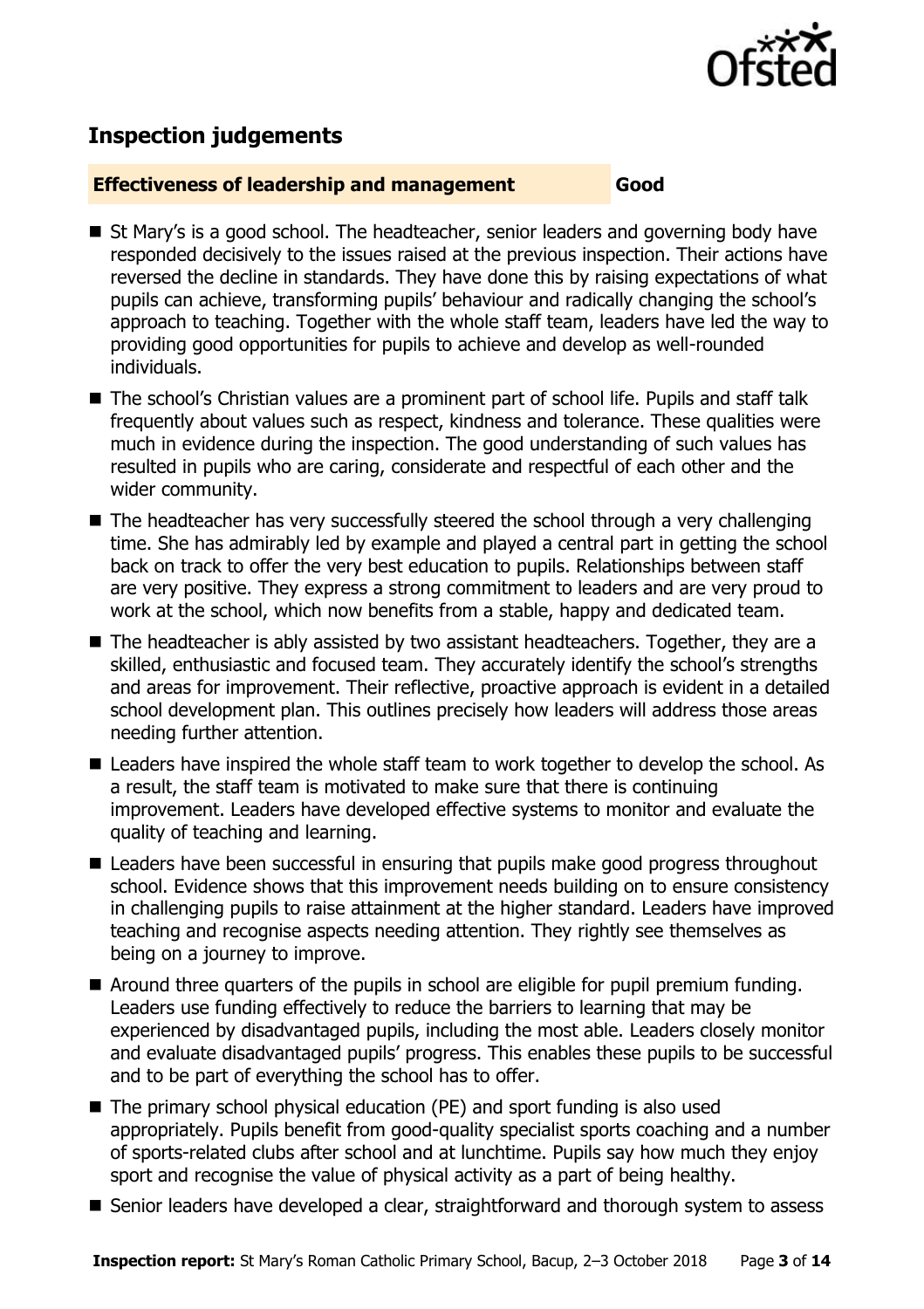

pupils and to check on their progress in English and mathematics. They have taken time to ensure that the information gathered is precise and accurate. Leaders and governors review this information regularly. They also use information to discuss pupils' learning with teachers and to plan opportunities to help pupils catch up if needed. Teachers have started to collect assessment information for subjects other than reading, writing and mathematics to gain an overview of the progress pupils make in other subjects.

- The leadership and organisation of provision for pupils who have special educational needs (SEN) and/or disabilities are good. Identification of need is thorough, and resources are of a good standard. Leaders use funds effectively. Staff understand the welfare needs of these pupils, which ensures that they succeed in their learning and personal and social development. Good-quality systems and procedures are in place to regularly check on the progress of individual pupils.
- The school offers a varied, interesting and enjoyable curriculum. It engages pupils and contributes to their enjoyment of learning. Leaders are now keen to further develop the content and depth of the curriculum offered to pupils. The curriculum is enriched by providing real-life experiences to stimulate and excite pupils, such as school trips and visitors to the school. Reading, writing and mathematics are woven across the curriculum wherever possible. Curriculum leaders are enthusiastic and knowledgeable about their areas of responsibility. They benefit from regular opportunities to participate in professional training and meet with colleagues from other schools, for example to develop practice and checks with regard to assessment.
- Well-promoted spiritual, moral, social and cultural development means that the school is a calm and considerate environment where pupils mix happily. Pupils learn about the local, national and global community through assemblies and the curriculum. They have a range of pupil groups dedicated to organising activities such as fund-raising for charities and raising awareness about the environment. There are frequent opportunities to learn about tolerance, respect for differences and the rule of law. For example, pupils recently enjoyed being involved in Black History Week. They were also involved in discussions about democracy while learning about votes for women and the suffragette movement.
- The school has been well supported by the local authority and the diocese, which offer expertise in leadership and teaching and learning as and when needed. The school works with a local teaching school and is supported by a local primary school. The headteacher has used support skilfully to match priorities and not overface staff. Leaders and teachers are members of a number of local networks of schools and are encouraged to take up regular opportunities for training.

### **Governance of the school**

- The governing body is effective. The reinvigorated governing body has shown determination and focus in its work to significantly improve St Mary's.
- Governors share a whole-hearted commitment to improving the school and the pupils' academic, social and emotional outcomes. They make an active contribution to the life of the school.
- Members of the governing body use the range of their experience and expertise to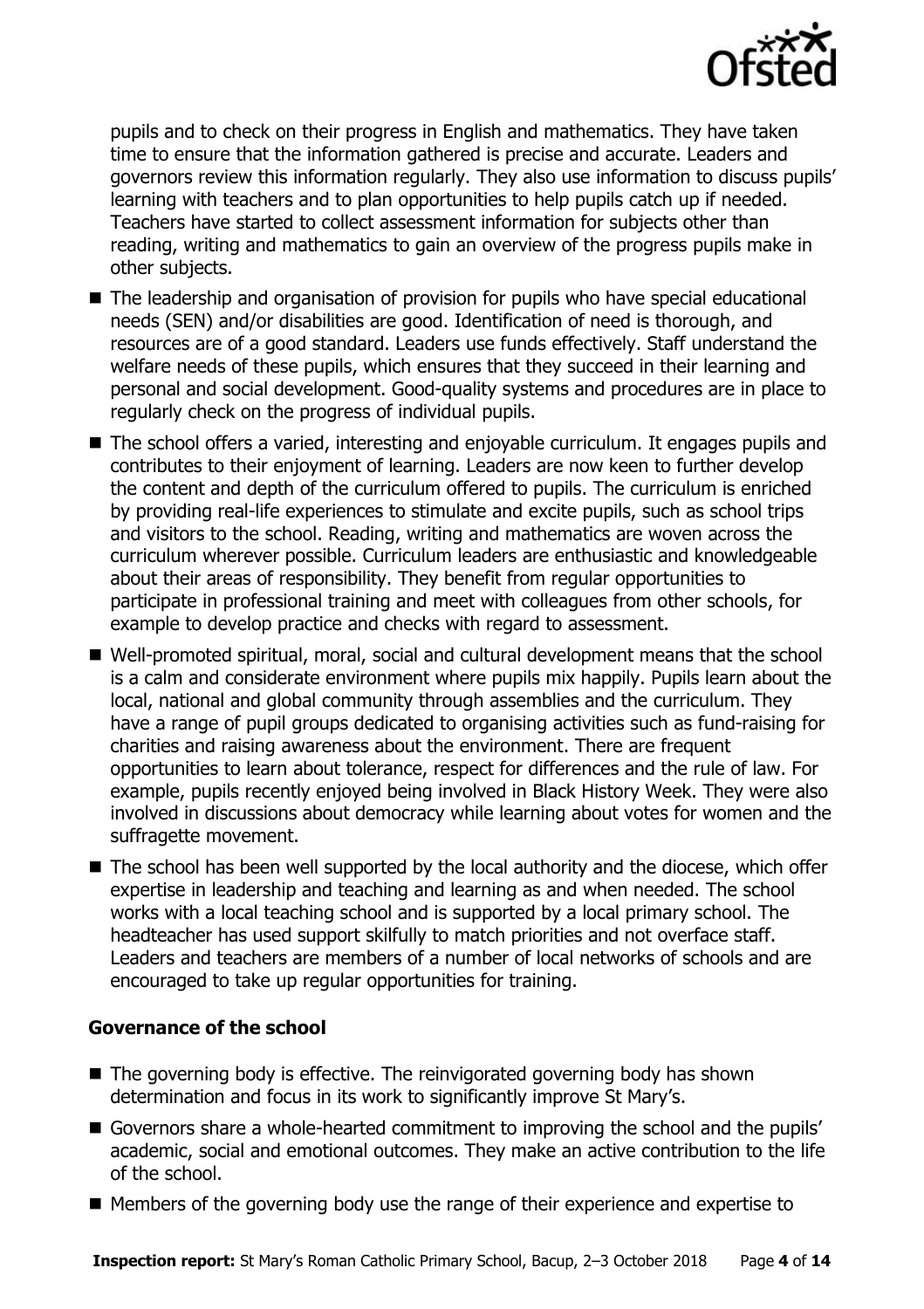

good effect. They fulfil their responsibilities conscientiously and provide appropriate challenge to leaders. They have a good understanding of the school's effectiveness and pupils' progress.

- Governors make sure that the pupil premium and the PE and sport grants are spent effectively and make a difference to pupils' achievement and well-being.
- The governing body is diligent in carrying out its responsibilities to safeguard pupils and, to this end, has appointed a safeguarding governor to oversee and monitor safeguarding and welfare-related matters.

### **Safeguarding**

- The arrangements for safeguarding are effective.
- Leaders have ensured that all safeguarding policies and procedures are compliant and fit for purpose. Leaders demonstrate a high degree of knowledge of all matters relating to safeguarding and welfare.
- Safeguarding is a high priority in the school. Leaders have ensured that pupils benefit from a safe and secure environment by promoting the message that safeguarding is everyone's responsibility.
- Leaders maintain detailed safeguarding records. Staff, senior leaders and governors undertake regular and appropriate training, including that related to keeping pupils safe from radicalisation and extremism.
- $\blacksquare$  The school's pastoral support is a strength. Staff, overseen by the headteacher, coordinate every aspect of the care that is offered to vulnerable pupils and their families.
- Leaders are very aware of the high level of vulnerability of many of the pupils in their care. They are persistent in cases where the school is concerned for a pupil's welfare. Good relationships with other agencies and with parents and carers ensure that pupils are kept safe and that their welfare needs are met.

### **Quality of teaching, learning and assessment Good**

- Leaders have worked extremely hard and successfully to significantly improve the teaching, learning and assessment in school. Leaders have ensured that all members of staff have high expectations of behaviour and attitudes to learning. They have introduced new approaches to teaching phonics, English and mathematics, all to great effect. This has resulted in good progress.
- Relationships between adults and pupils are positive. Staff model consistent expectations and approaches for pupils' learning and behaviour. Pupils rise to this by working hard and behaving well. Pupils have a good attitude to learning and take pride in their work, which is always well presented. They say that they enjoy their lessons and like coming to school, particularly because they 'like their teachers' and teachers 'help them learn'. When they struggle, pupils say that adults will always help them to understand.
- There is a high level of consistency from all teachers in delivering the agreed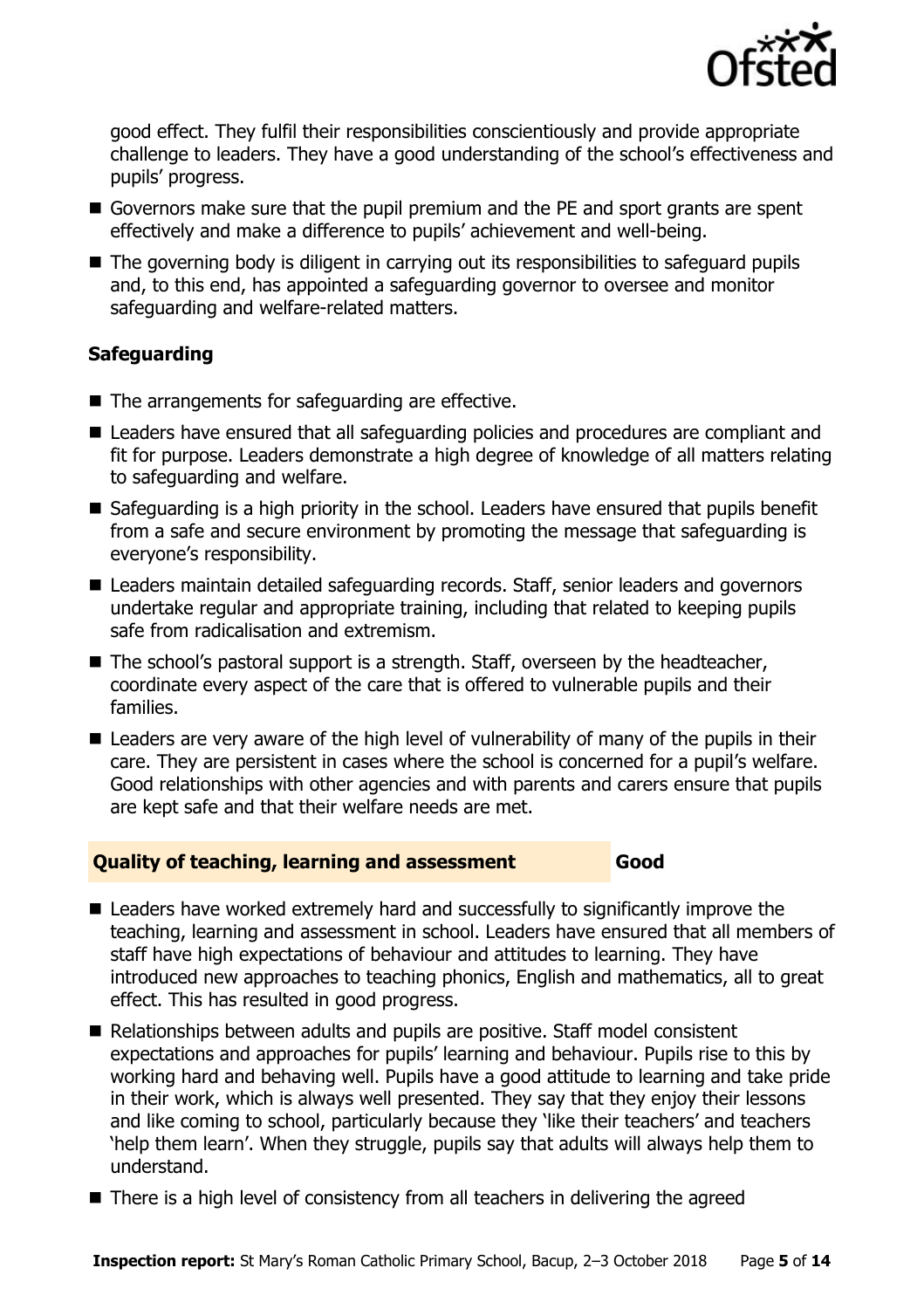

approaches to teaching English and mathematics. This has been an important factor in accelerating the progress of pupils. Teachers' subject knowledge is good. They explain new ideas clearly and simply, relating difficult concepts to prior learning. Pupils are offered good-quality resources to support their learning. Some teachers are less confident to add their own creativity to their delivery for fear of moving too far away from the agreed way of working. This is understandable because teachers have been under a high level of scrutiny. However, because some teachers are hesitant about adding their own touches, some lessons lack energy, and opportunities are missed to share enthusiasm and add additional interest.

- Teachers plan activities that offer pupils different levels of challenge. Sometimes, the level of challenge is not sufficient to encourage some pupils to use their knowledge and skills to think more deeply about their work and extend themselves. A few pupils are not learning as much as they could. This is particularly the case for a few of the middle-ability and the most able pupils.
- Teachers' questions do not routinely deepen pupils' knowledge and understanding. Teachers sometimes challenge pupils through their questioning. When this is the case, pupils are supported to make links between different areas of learning, which deepens their understanding. Too often, however, teachers' questioning of pupils is superficial. It does not encourage them to think through and reason. Additionally, there are limited opportunities for pupils to articulate their understanding of what they have learned.
- Teachers know their pupils well and have good-quality assessment information to track the progress that different groups of pupils make.
- Teachers identify quickly when pupils struggle with their learning. They are provided with support and a range of learning opportunities help them to catch up. As a result, these pupils make good progress.
- The school offers good support to those pupils who have SEN and/or disabilities. It is broad and clearly targeted. Leaders plan additional support well, resulting in these pupils making good progress in lessons and over time.
- The development of the teaching of reading, writing, grammar and mathematical skills is a high priority in school. Teachers use good-quality reading texts effectively in classes to create a range of interesting and stimulating activities.
- Teachers promote writing systematically so that pupils are equipped with the skills to write for a range of purposes to a good standard. A focus on increasing pupils' vocabulary across school is beginning to take effect. Books often provide pupils with a stimulus for longer pieces of writing, as well as using links to other curriculum areas, such as science, history and religious education. This gives pupils a sense of purpose and added interest.
- Teachers are confident in their delivery of mathematics. Pupils are being provided with a structured and thorough understanding of important basic number skills and are increasingly offered opportunities to practise their skills and apply this learning to problem-solving activities.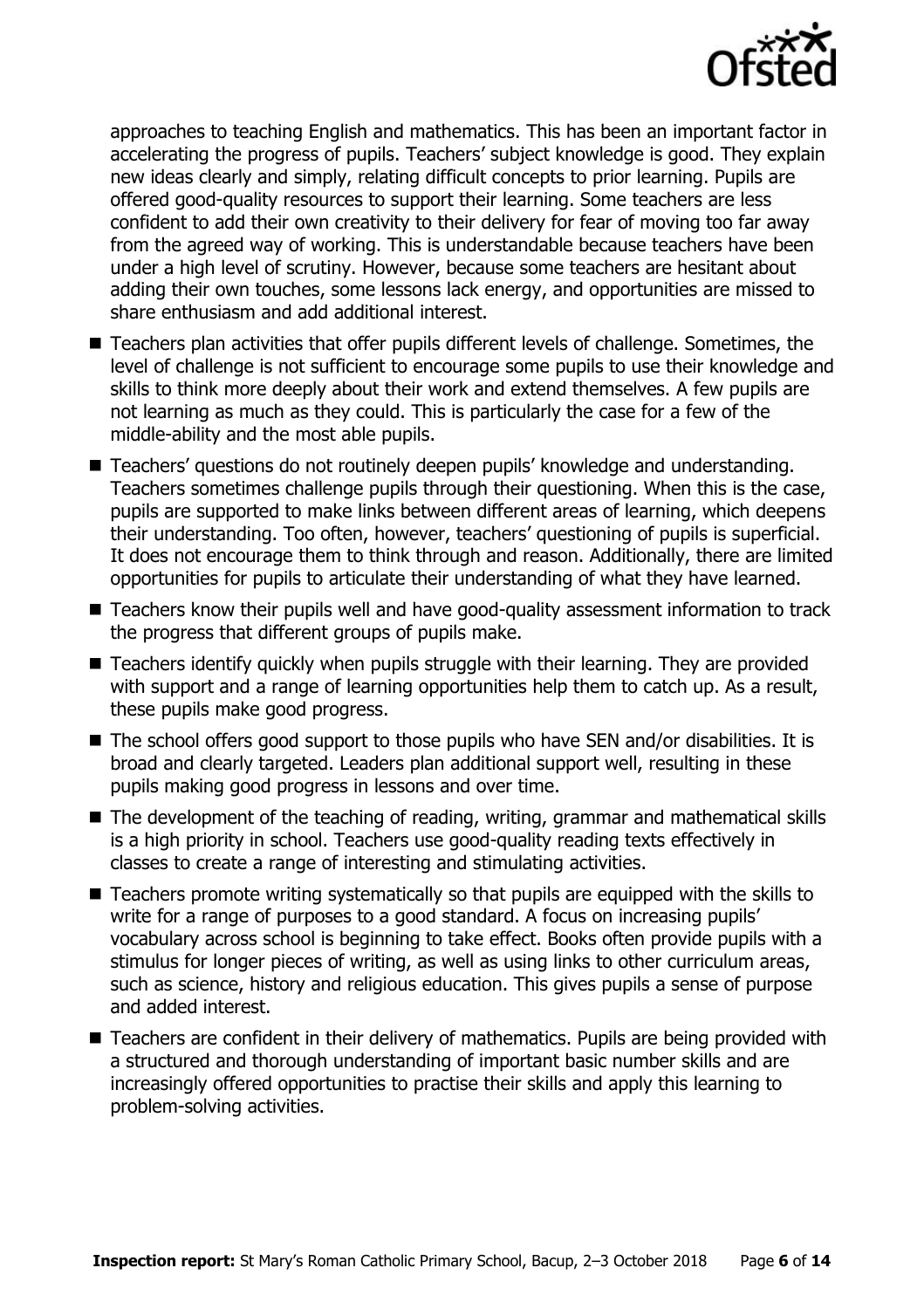

#### **Personal development, behaviour and welfare Good**

#### **Personal development and welfare**

- The school's work to promote pupils' personal development and welfare is good and an important part of school life. It is guided by the school's strong Catholic ethos and values. Staff and governors are committed in their responsibility to ensure that the school provides a safe, nurturing environment in which pupils can learn.
- The school offers a good personal, social, emotional and health curriculum that is woven into all that the school does. Leaders consider it important to equip pupils with skills that promote the value and importance of well-being, respect and being responsible and well-balanced citizens.
- Staff treat pupils with consideration and ensure that the school makes everyone feel welcome and valued. Adults model respectful behaviour in lessons, around school and in the way they engage with pupils. As a result, pupils behave similarly and are thoughtful and compassionate.
- The very large majority of parents who spoke to inspectors praised the school and the work of the staff. They said that their children are happy and well looked after. A number of parents were keen to say that their children enjoyed school and that staff are 'easy to talk to'. Typical sentiments included, 'a sense of community' and, 'The school is much better now.'
- The vast majority of pupils throughout school are happy to talk about their learning. Pupils told inspectors how proud they were of their school and how they were well looked after by adults.
- **Pupils spoken to during the inspection were confident that teachers dealt with any** unfriendly or negative language towards pupils quickly. Parents who spoke to inspectors said that bullying has happened in the past, but is now rare. Where it has occurred, it is dealt with successfully.

### **Behaviour**

- The behaviour of pupils is good.
- Compared to the time of the previous inspection, behaviour has been transformed. This has been achieved by leaders and staff consistently promoting high expectations of behaviour, to which pupils respond in a positive manner.
- **Pupils conduct themselves well. They take pride in their appearance. Improvements in** their self-confidence have resulted in them being delightfully polite and well mannered. They are keen to smile at passers-by as they walk down the corridor and happy to engage with visitors. Staff and pupils know each other very well and are friendly, supportive and encouraging. As a result, the school is a calm, orderly and purposeful place to learn.
- A productive atmosphere in classrooms means that the vast majority of pupils have a very positive attitude and visibly enjoy their learning. At the time of the inspection, some pupils were seen to be disappointed at having to stop their work when it was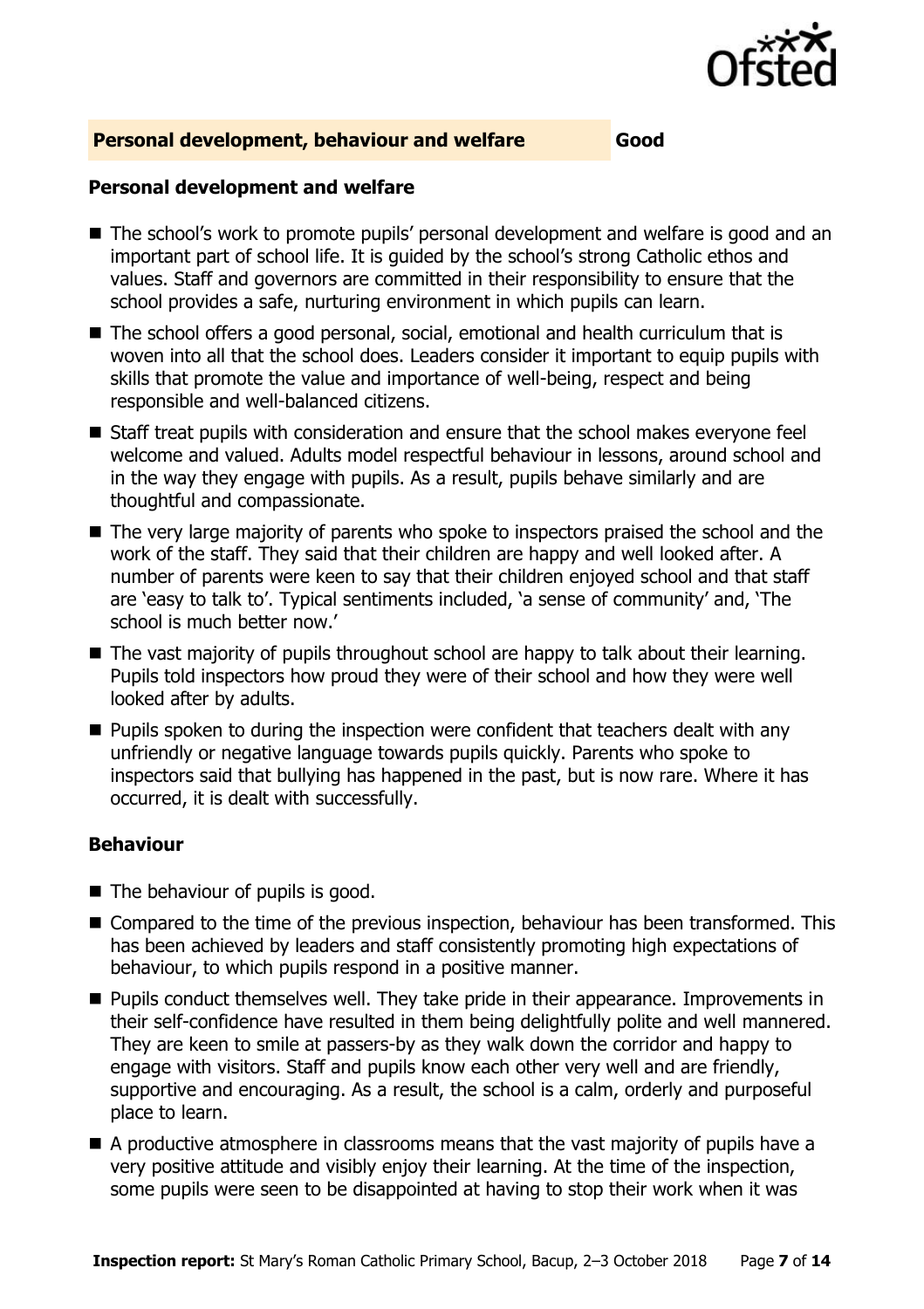

time for morning break. Another group of pupils eagerly put their hands up to answer a question from the teacher before one had been asked. Pupils are attentive and eager to participate in lessons and work well, supporting each other. This is particularly evident in upper key stage 2, where there is a very industrious atmosphere in classrooms.

- **Pupils consider behaving well to be very important and are delighted when they are** recognised for their good conduct. As a result, they are fully aware of how to behave and the consequences of poor behaviour. They say that incidents of inappropriate behaviour do happen but are rare, dealt with quickly by teachers and responded to by pupils sensibly.
- A few pupils have difficulties in managing their behaviour. They are well supported by staff to ensure that their behaviour does not get in the way of their learning and does not distract others.
- The systems for checking absence are thorough and conscientiously applied. Good attendance is rewarded and has a high profile in school. As a result, pupils' attendance has improved over the last few years and is now comparable to national averages. The persistent absence of pupils, particularly those that are disadvantaged, was highlighted as an area for improvement at the last inspection. Persistent absence is now monitored meticulously. The leadership team has worked hard with this group of pupils and their parents and has had some notable success in increasing their attendance. As a result, persistent absence has halved and currently sits below the national average. The school's family support team is very successful in supporting pupils and families who might be struggling. They are well respected, and relationships with parents and pupils alike are strong.

#### **Outcomes for pupils Good**

- At the time of the previous inspection, pupils across the whole school were considerably underachieving. The dynamic actions of the senior leaders and the positive response from staff have resulted in significant improvements in English and mathematics. The vast majority of pupils across the school are now making good progress from their starting points.
- $\blacksquare$  Pupils' phonic understanding in key stage 1 is improving. Many pupils join the school with weak reading skills. By the end of Year 1, effective teaching has enabled the large majority to catch up with other pupils nationally. Staff plan additional support for those pupils working below the expected standard to make sure that they make good progress from their different starting points.
- $\blacksquare$  There is a similar rising picture at the end of key stage 1. In 2018, systematic improvements led to the proportion of pupils reaching the expected standard in writing and mathematics to being close to the national average, and slightly lower for reading. The school's assessment information shows that standards are steadily improving. Work in pupils' books confirms that pupils make good progress in reading, writing and mathematics.
- Leaders were disappointed with some of the results at the end of key stage 2 in 2018. They felt that these did not reflect the substantial improvements and progress that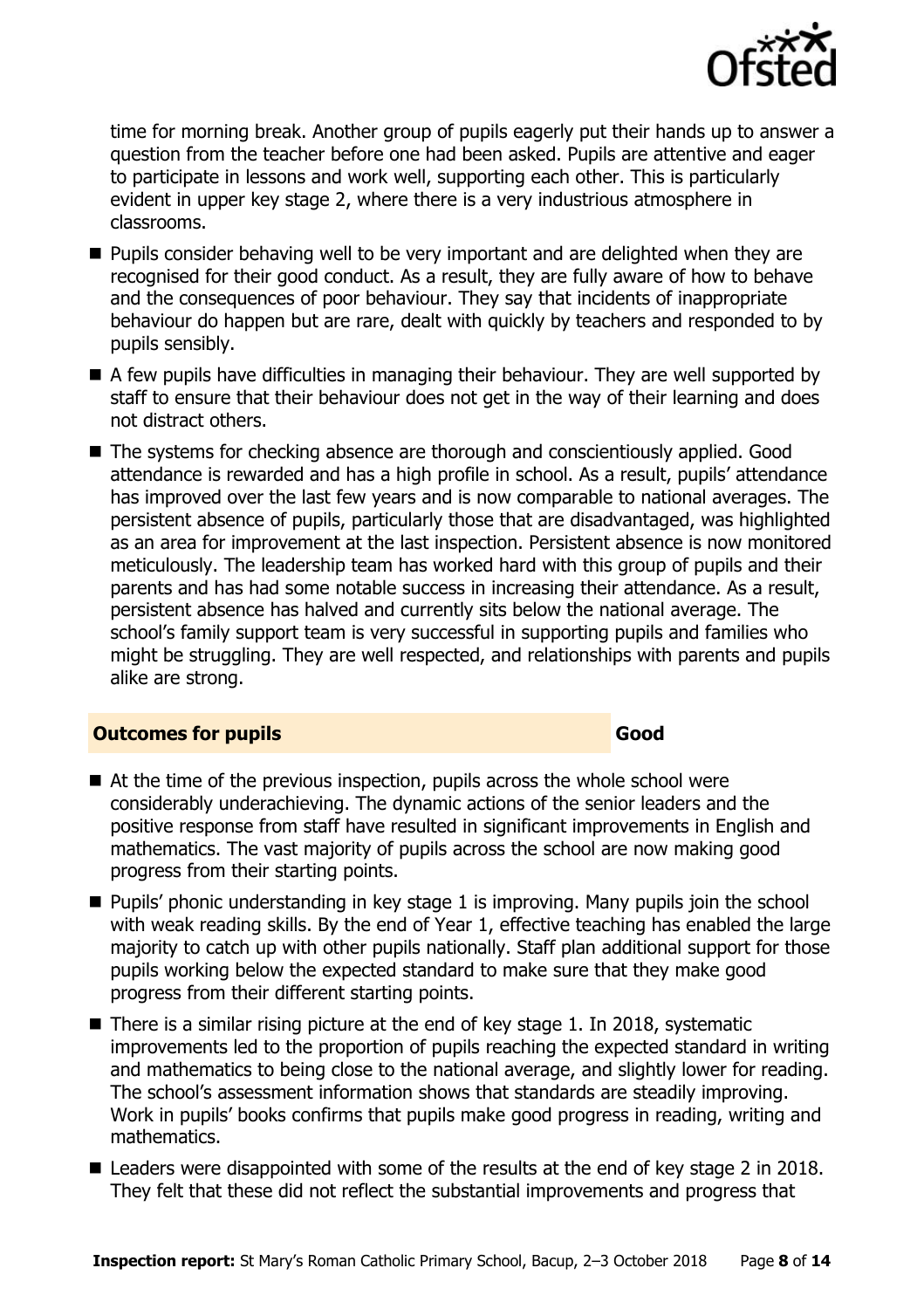

Year 6 pupils had made during their final year in school. The proportion of pupils achieving the expected standard in reading, writing, and mathematics, and grammar, punctuation and spelling was below that seen nationally, although close in English. Pupils' workbooks and leaders' assessment information show a striking improvement in the progress pupils have made over the academic year. Examples of pupils' work indicate a remarkable contrast in presentation, productivity and quality. These books confirm an extremely positive picture of good progress throughout key stage 2.

- Assessment information indicates that few pupils achieved at higher standards at the end of both key stages in 2018. Leaders have been decisive in their actions to address this and to ensure that more pupils reach the standard of which they are capable. For example, teachers have had an increased focus on providing appropriate challenge for pupils according to their abilities. This has benefited the most able pupils and is evident in pupils' books. An increasing number of these pupils are now beginning to make good progress, although there is still more work to be done.
- The school has a large number of pupils identified as eligible for the pupil premium funding. The school's achievement information seen during the inspection indicates that the difference between the achievement of disadvantaged pupils and that of other pupils nationally is diminishing. They are making similar rates of progress as their peers.
- **Pupils who have SEN and/or disabilities make good progress from their starting points.** Teachers and teaching assistants offer effective support and ensure that pupils succeed in their learning.

### **Early years provision Good Good**

- Early years is well led. There is a clear view about the strengths and weaknesses of the provision. Detailed plans are worked through effectively to ensure that those areas that could be better are improved. A focus on the importance of good-quality development of staff has ensured that adults are skilled and confident in creating the best learning opportunities for children.
- Many children start school with skills and knowledge below, and some well below, those typical for their age. Their skills are particularly low in communication, reading, writing and number. Teaching is good and teachers have high expectations of what children can achieve. By the time children leave early years, the vast majority have made good progress.
- The recent improvements in provision, including the more dominant focus on phonics, writing and number, are having a noticeable positive effect on learning. There are steady, year-on-year improvements. In 2018, the proportion of children achieving a good level of development was comparable to national averages. This has ensured that children are well prepared to start Year 1.
- Leaders track and monitor children's progress closely. As a result, they are quick to respond to any changes in the learning needs of children. The assessment information that teachers gather on a day-to-day basis is used effectively to plan a curriculum for children that is both interesting and lively. Information is used precisely to plan specific activities that meet children's needs.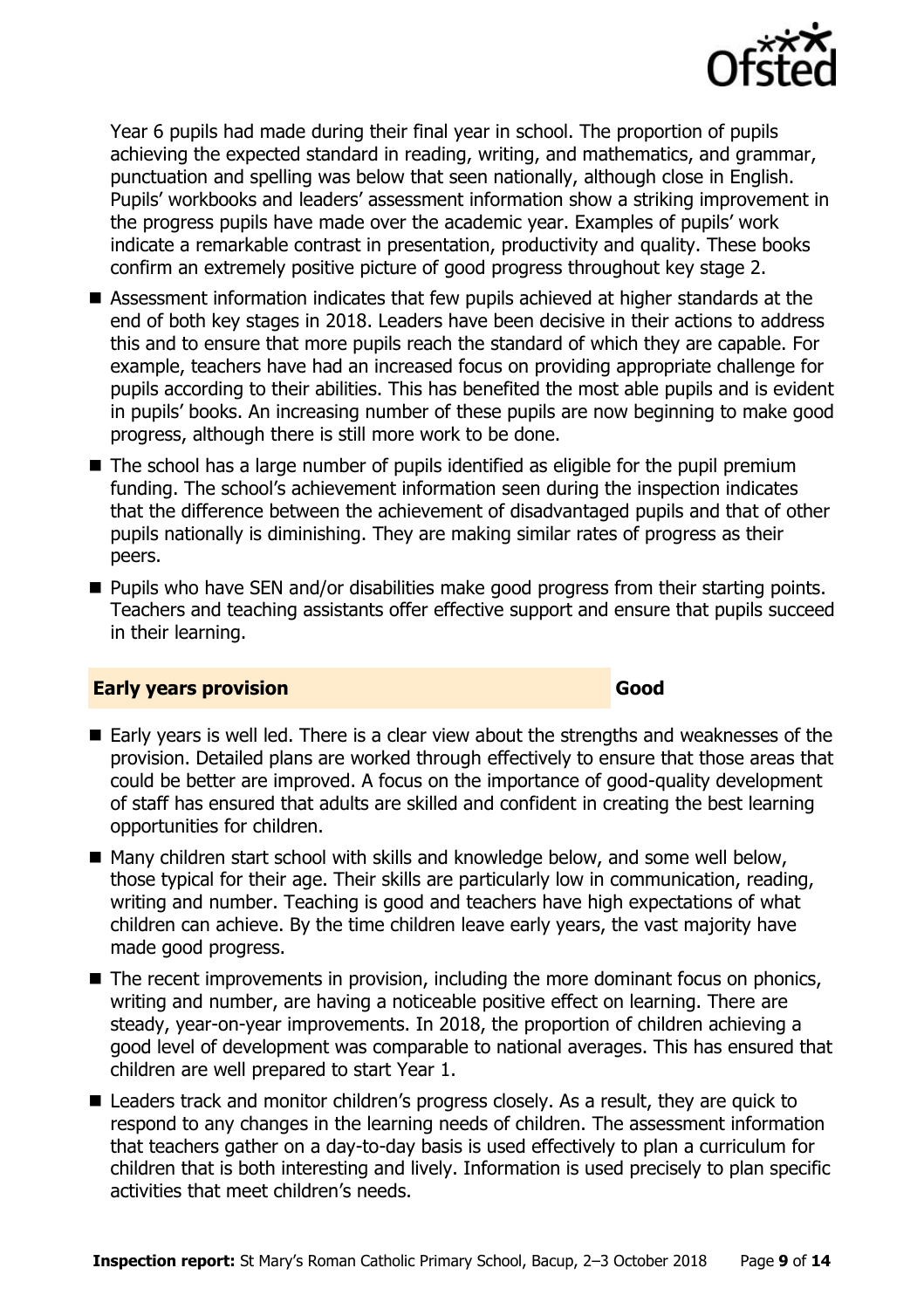

- Nursery and Reception classes are in separate areas of the school. The consistency of the inside and outdoor environments across the classes can vary. Provision in Nursery is the stronger of the two. For example, in Reception, there is a lesser quality and richness of outdoor resources offered to children. This does not entice them to play and learn in this area as much as it should. Also, some parts of the classroom in Reception are untidy.
- Despite the differences in the environment, across both classes staff have established routines quickly and classrooms are organised effectively. Adults demonstrate good subject knowledge. Activities are fun and capture the children's imagination and allow them to practise their skills. Adults regularly join in with children's play, using opportunities to teach skills and model good learning habits. For example, to the delight of the children, the teacher joined in their play in the home corner. She encouraged them to use knives and forks and blow on the imaginary hot pizza. When she left this area, children continued playing this game and talked about the cutlery they would use and blew on the hot meals they had made.
- Leaders use additional funding well to provide resources and support for disadvantaged children. They have a good understanding of the impact this has on children's learning. Such children make similarly good progress to that made by others and achieve well.
- The importance placed on reading, writing and mathematical skills is very evident, with regular chances for children to write, practise their letters and sounds and use number. The development of language, including speaking, is a high priority, along with building self-confidence. There are a number of children joining early years who have limited communication skills. The focused work of adults has ensured that many children feel confident and eager to say hello to visitors and chat about what they are doing. Adults engage with children very well and are skilled at asking questions to draw out children's understanding, and to encourage them to talk and help them feel selfassured.
- Children in early years are happy and well cared for. The statutory welfare requirements of early years are met. Safeguarding is effective. Risk assessments are thorough and the classrooms are a safe place for children. The strong emphasis on creating a caring and nurturing environment is evident from the very positive relationships adults have with children, and children have with each other. Consequently, children's behaviour is good. They play and learn together well and are very motivated to learn.
- There are positive relationships between staff and parents. Parents say that they are well informed about their children's learning. Before children start school, staff spend time getting to know children and families so that they feel ready and comfortable to join their new class. This includes invitations to a 'getting to know you' meeting, visits home and opportunities to spend time in their new classroom.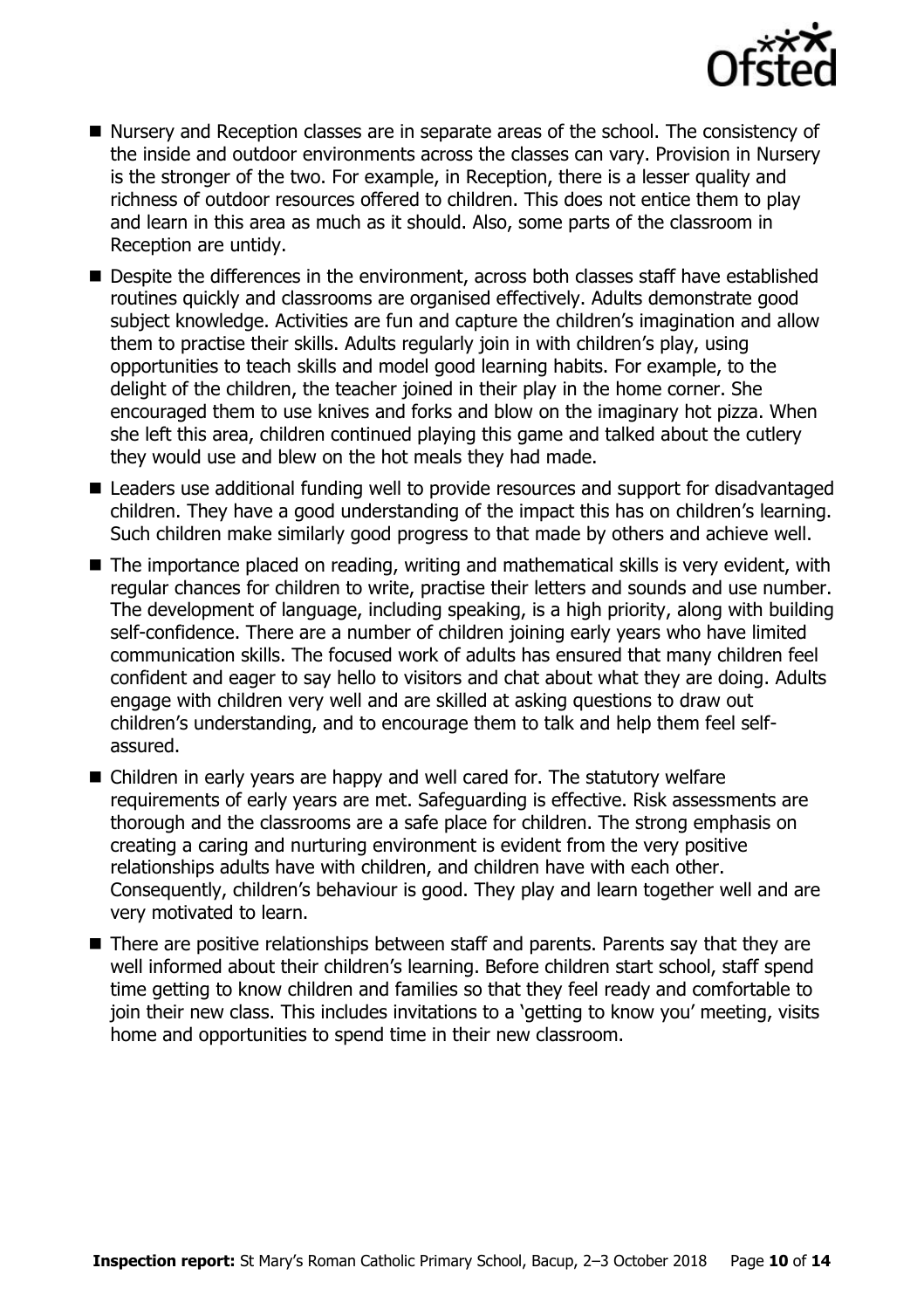

# **School details**

| Unique reference number | 119662     |
|-------------------------|------------|
| Local authority         | Lancashire |
| Inspection number       | 10055783   |

This inspection of the school was carried out under section 5 of the Education Act 2005.

| Type of school                      | Primary                          |
|-------------------------------------|----------------------------------|
| School category                     | Voluntary aided                  |
| Age range of pupils                 | 3 to 11                          |
| Gender of pupils                    | Mixed                            |
| Number of pupils on the school roll | 168                              |
| Appropriate authority               | The governing body               |
| Chair                               | Diana Doherty                    |
| <b>Headteacher</b>                  | Kathryn Bishop                   |
| Telephone number                    | 01706 873123                     |
| Website                             | www.stmarysbacup.org             |
| <b>Email address</b>                | head@st-marys-bacup.lancs.sch.uk |
| Date of previous inspection         | 21 June 2016                     |

### **Information about this school**

- The school is smaller than the average-sized primary school.
- The proportion of disadvantaged pupils is above the national average.
- The proportion of pupils from minority ethnic backgrounds is below average, as is the proportion of pupils who speak English as an additional language. Most pupils are of White British heritage.
- $\blacksquare$  The proportion of pupils who have SEN and/or disabilities is high and above the national average.
- The proportion of pupils who join and leave the school part-way through their education is high when compared with the national average.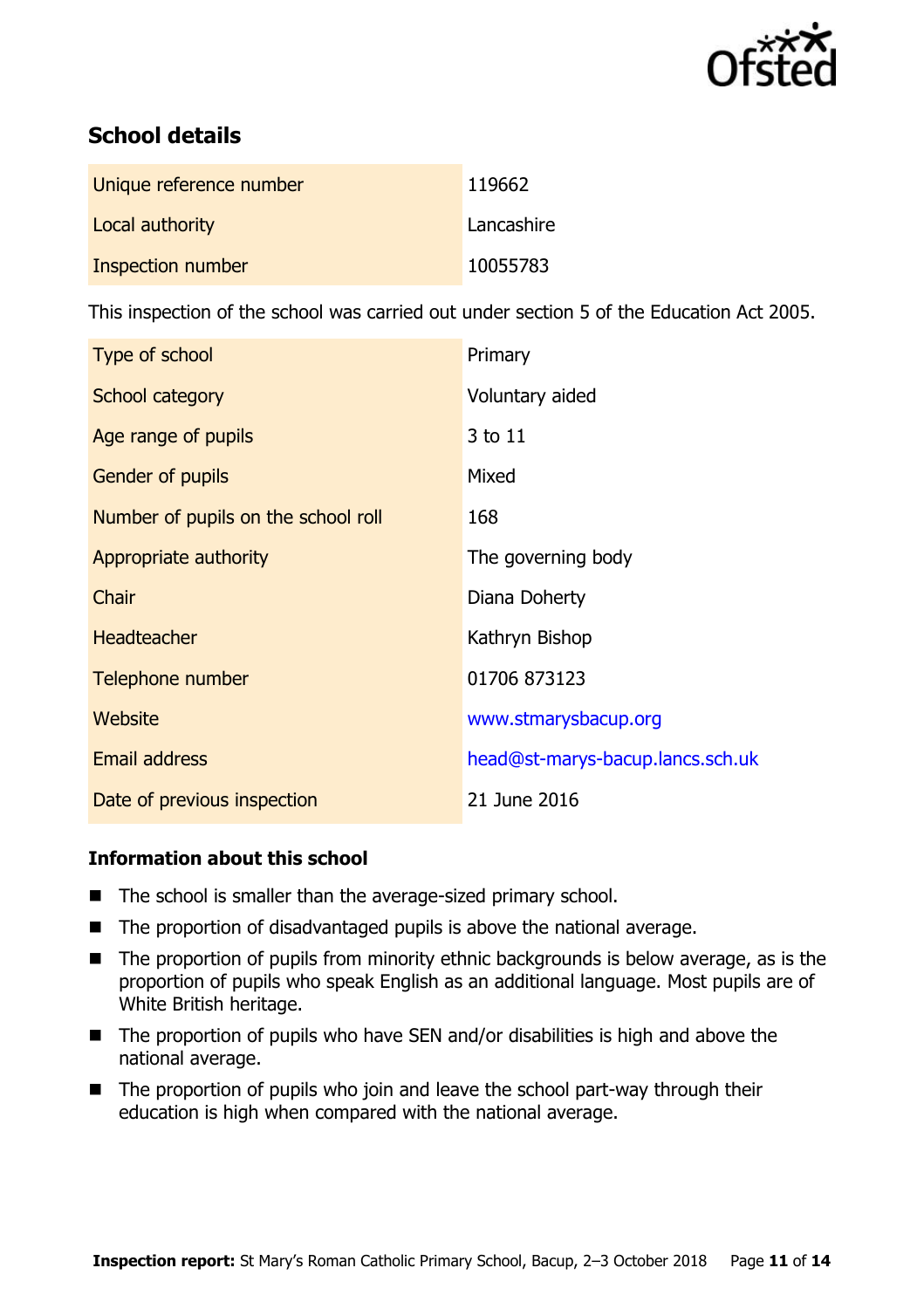

- Since the previous inspection, the school has experienced significant changes in staffing. This has resulted in several classes being taught by a succession of temporary teachers. However, a stable complement of teaching staff has now been in place for approximately a year.
- The school has been led by a number of interim full-time and part-time associate and executive headteachers since September 2013. The substantive headteacher took up her post in September 2015. The leadership team has been further enhanced by the addition of two assistant headteachers.
- The school was served with a compulsory academy order in July 2016. It is intended that the school become part of the John Henry Newman multi-academy trust. The date for this has not yet been confirmed.
- The school has benefited from a range of support brokered from the local authority and Salford Diocese. St Mary's also has close partnerships with Rochdale Catholic Federation of schools, Rossendale Catholic schools and Whitworth Cluster.
- A section 48 inspection was conducted in June 2018 by the Diocese of Salford. The school was graded as good in all areas.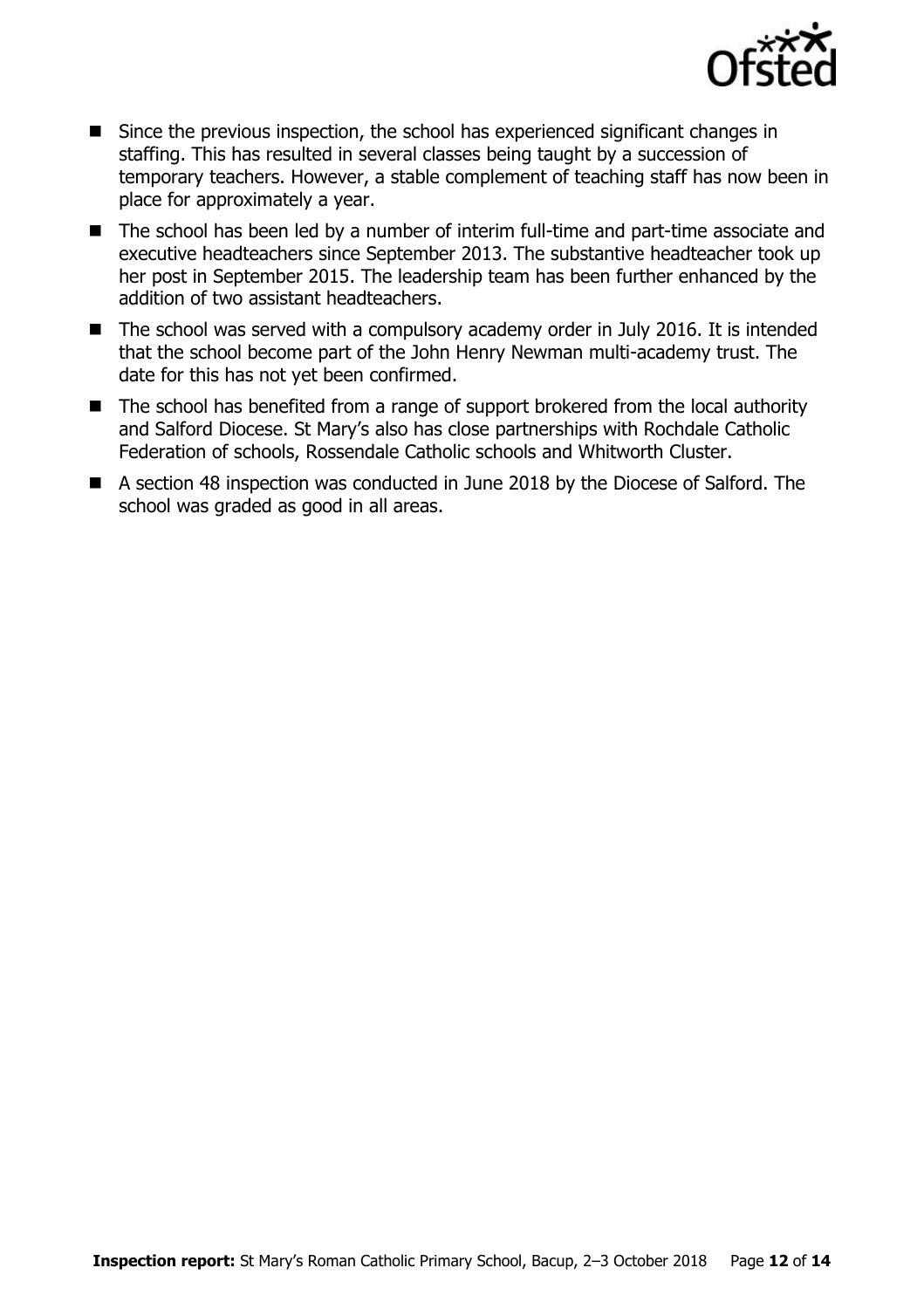

# **Information about this inspection**

- Inspectors observed learning in all classes. They observed pupils' behaviour in classrooms and assessed the school's promotion of pupils' spiritual, moral, social and cultural development. They also observed pupils at playtime and during lunchtimes.
- The inspectors looked at the work in pupils' books, including the books of children in early years.
- An inspector listened to a small number of pupils read.
- Inspectors held meetings with the headteacher, the assistant headteachers, the special educational needs coordinator, the family support worker and the early years leader. They also met with the member of staff responsible for safeguarding and a group of middle leaders.
- An inspector met with four members of the governing body, including the chair. A meeting was also held with a representative of the local authority, and with another on the telephone. She also spoke to a representative of the diocese on the telephone.
- A group of pupils discussed their opinions about the school and their learning with an inspector and inspectors also spoke informally with pupils at playtimes and around the school.
- Inspectors considered 16 responses to Ofsted's online survey for staff and talked to staff during the inspection to take account of their views.
- They also talked briefly with 14 parents before school and looked at the two responses from parents to Ofsted's online questionnaire, Parent View.
- The inspectors observed the school's work and looked at a number of documents, including: information on pupils' attainment and progress; the school's evaluation of its own performance and its development plan; records of checks on the quality of teaching; and the school's curriculum planning documents. Behaviour and attendance records and information relating to safeguarding were also scrutinised.

#### **Inspection team**

Sue Eastwood, lead inspector **Her Majesty's Inspector** Doreen Davenport **Doreen Calculates** Ofsted Inspector